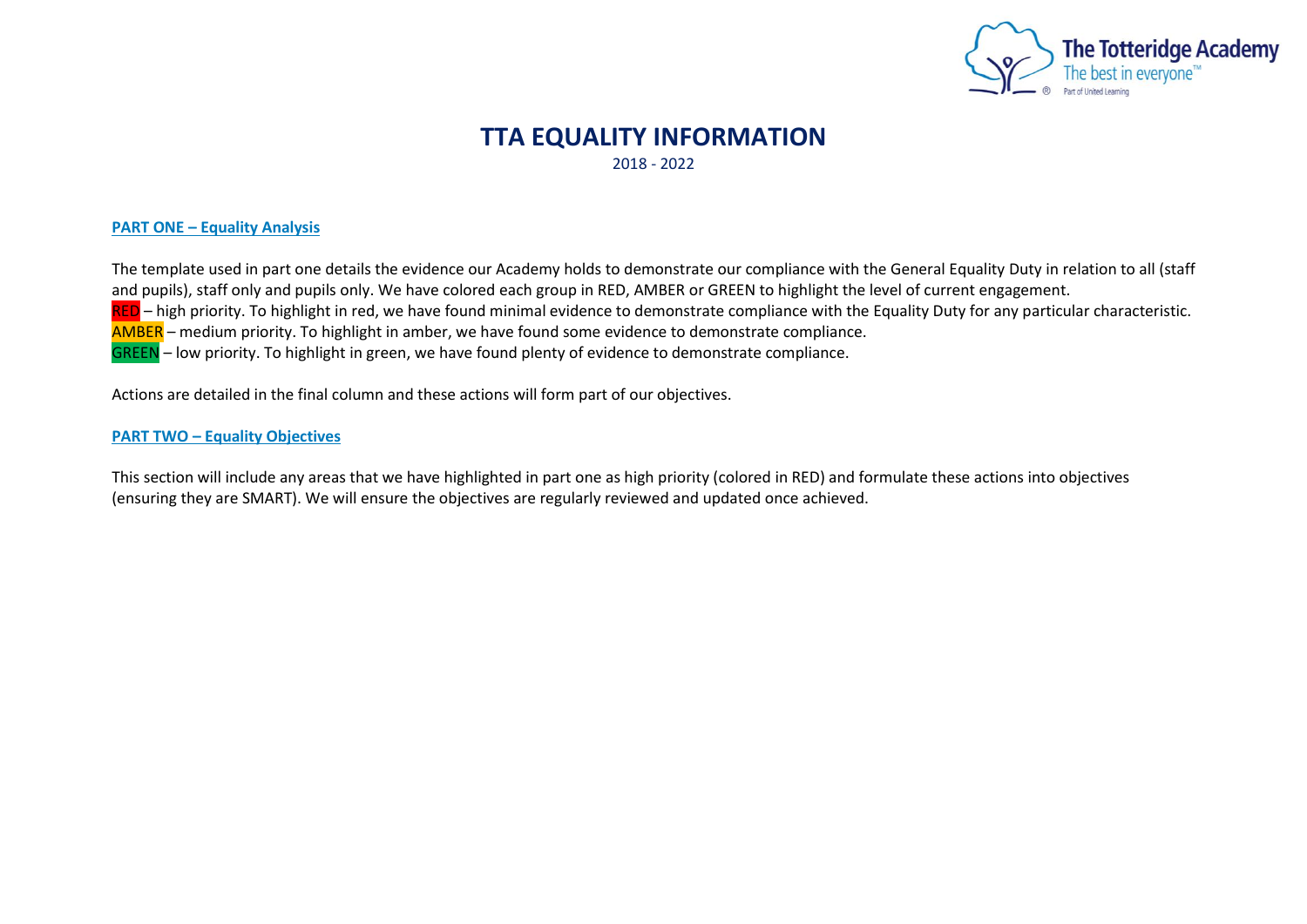

| <b>Protected</b><br><b>Characteristic</b> | Group | What evidence do we hold that<br>we eliminate unlawful<br>discrimination, harassment and<br>victimisation?                                                                                                                                                                                              | What evidence do we hold<br>that we advance equality of<br>opportunity with those who<br>share a protected<br>characteristic and those who<br>do not?                                                                                                                                                                                                                                                                                                                                                                                                                                                                                                                                                                                                          | What evidence do we hold<br>that we foster good relations<br>with people who share a<br>protected characteristic and<br>those who do not?                                                                                                                                                                                                                    | What action do we<br>need to take -these<br>will form your<br>objectives (see<br>overleaf) |
|-------------------------------------------|-------|---------------------------------------------------------------------------------------------------------------------------------------------------------------------------------------------------------------------------------------------------------------------------------------------------------|----------------------------------------------------------------------------------------------------------------------------------------------------------------------------------------------------------------------------------------------------------------------------------------------------------------------------------------------------------------------------------------------------------------------------------------------------------------------------------------------------------------------------------------------------------------------------------------------------------------------------------------------------------------------------------------------------------------------------------------------------------------|--------------------------------------------------------------------------------------------------------------------------------------------------------------------------------------------------------------------------------------------------------------------------------------------------------------------------------------------------------------|--------------------------------------------------------------------------------------------|
| Race                                      | All:  | <b>Academy Ethos EAL Policy</b><br>Inclusion Policy SEND Policy Equal<br>Opportunities Policy Anti-<br>bullying Policy Prevent Strategy<br>Code of conduct embraces and<br>promotes cultural diversity. Any<br>racist bullying is dealt with swiftly<br>and firmly by the appropriate<br>pastoral team. | s cultural diversity. Any racist<br>bullying is dealt with swiftly<br>and firmly by the appropriate<br>pastoral team. Celebrate<br>diversity through assemblies,<br>cultural day and the<br>curriculum. Cultural Diversity<br>Award Extended school<br>activities, anti- bullying policy,<br>use data to identify groups<br>and implement planned<br>interventions to meet needs,<br>extended school activities to<br>include all groups, Provide EAL<br>support to students requiring<br>additional interventions.<br>Interrogate micro populations<br>assessments, progress and<br>exam results to determine<br>actions and interventions for<br>the future. Student<br>mentoring. School Counselling<br>Service, Student<br>Council/Voice. Extra-curricular | School activities to promote<br>positive attitude to support<br>protected groups, community<br>activities, celebrate diversity,<br>provision of translators.<br>Cultural Day Parents Evenings -<br>translators available to support<br>at parents' meetings and<br>parents evenings. Displays<br>across academy celebrating<br>achievement across all groups | None - sufficient<br>evidence                                                              |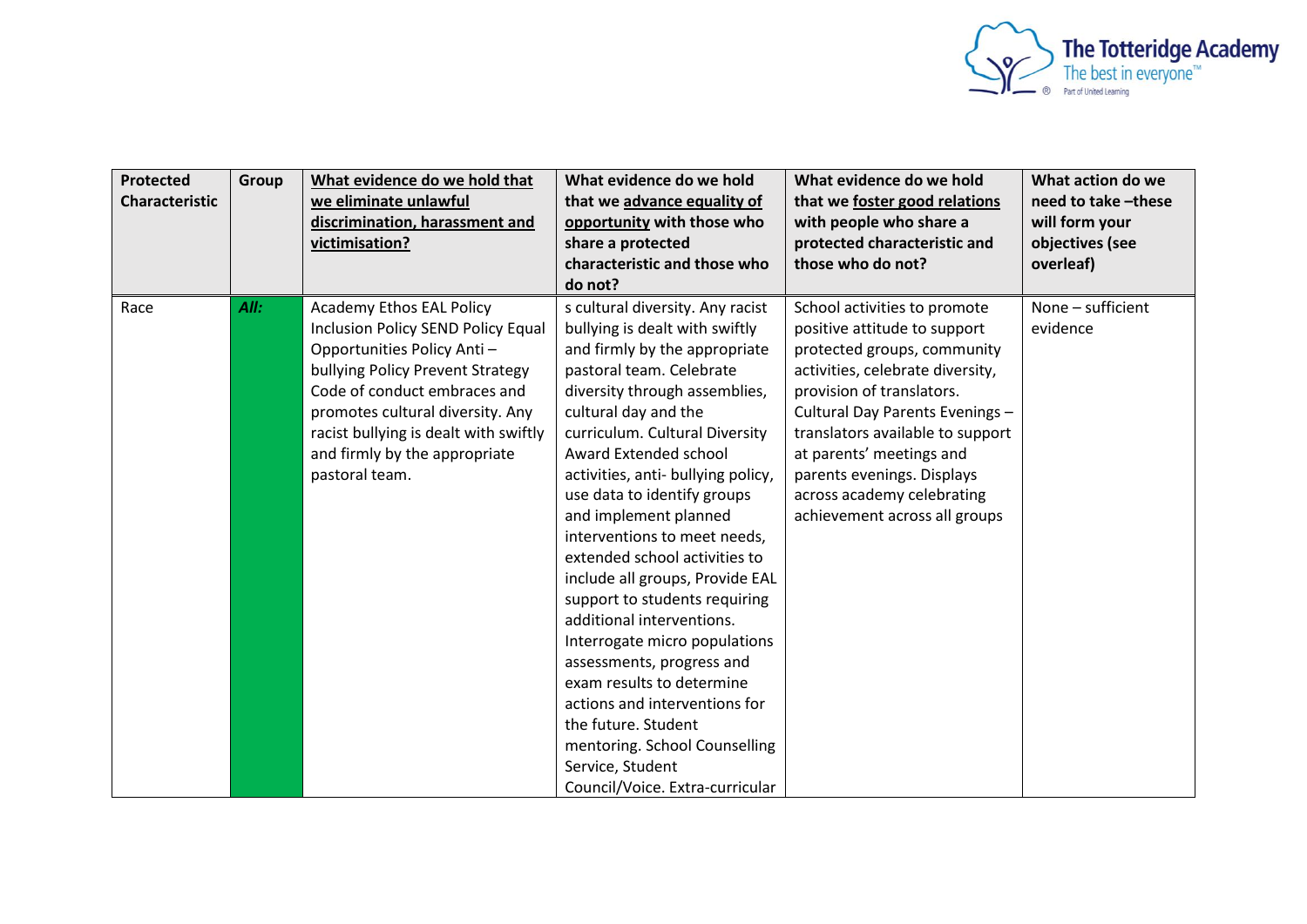

|                |                                                                                                                                                                                                                                                                                                                                                                                                                  | clubs which explore cultural<br>diversity. Religious<br>Observance Days.                                                                                                                                                                                                                                                                                                                                                                                                                         |                                                                                                                                                                                                                                                                                                                                                                                                                |                               |
|----------------|------------------------------------------------------------------------------------------------------------------------------------------------------------------------------------------------------------------------------------------------------------------------------------------------------------------------------------------------------------------------------------------------------------------|--------------------------------------------------------------------------------------------------------------------------------------------------------------------------------------------------------------------------------------------------------------------------------------------------------------------------------------------------------------------------------------------------------------------------------------------------------------------------------------------------|----------------------------------------------------------------------------------------------------------------------------------------------------------------------------------------------------------------------------------------------------------------------------------------------------------------------------------------------------------------------------------------------------------------|-------------------------------|
| Staff:         | Equal Opportunities Statement,<br>Recruitment & Selection Policy,<br>Grievance Procedure, HR data,<br>record of cases, recruitment<br>monitoring, 121 meetings with<br>line managers, advice sought<br>from HR.                                                                                                                                                                                                  | Those with protected<br>characteristics included in<br><b>Equality Steering Group and</b><br>policy development, Fair<br>recruitment processes,<br>documents translated. Staff<br>are recruited in line with ULT<br>recruitment policies. ULT is<br>committed to a policy of equal<br>opportunities in employment,<br>and this is clearly stated in the<br>application pack. Religious<br><b>Observance Days</b>                                                                                 | Include staff with protected<br>characteristics in activities,<br>culture of academy, teamwork,<br>staff briefings, monitoring of<br>workforce                                                                                                                                                                                                                                                                 | None - sufficient<br>evidence |
| <b>Pupils:</b> | Admissions Policy, racial incident<br>forms, Principal's report, LGB<br>minutes, comparable attainment<br>data, SIMS records, analysis of<br>'micro population groups' as<br>defined by Ofsted. Student<br>support panel - any incidents of<br>racism are resolved, sanctions<br>applied and interventions put in<br>place. Bullying Assemblies<br><b>Behaviour Policy SEND Policy</b><br><b>Student Council</b> | PRE-Curriculum, Chinese New<br>Year, extended school<br>activities, antibullying policy,<br>use data to identify groups<br>and implement planned<br>interventions to meet needs,<br>extended school activities to<br>include all groups, EAL<br>support, review exam results<br>to determine actions and<br>interventions, Student<br>mentoring. School Counselling<br>Service Student Council/Voice<br>Extra-curricular clubs which<br>explore cultural diversity Black<br><b>History Month</b> | Monitor types of bullying,<br>content of graffiti, taking<br>seriously reasons for school<br>refusal, celebration assemblies,<br>support national events,<br>display flags from all countries,<br>cultural day. School Counselling<br>Service Student Council/Voice<br>Zero tolerance of graffiti<br><b>Student Council is culturally</b><br>diverse - you said we did<br>approach European Day of<br>Language | None - sufficient<br>evidence |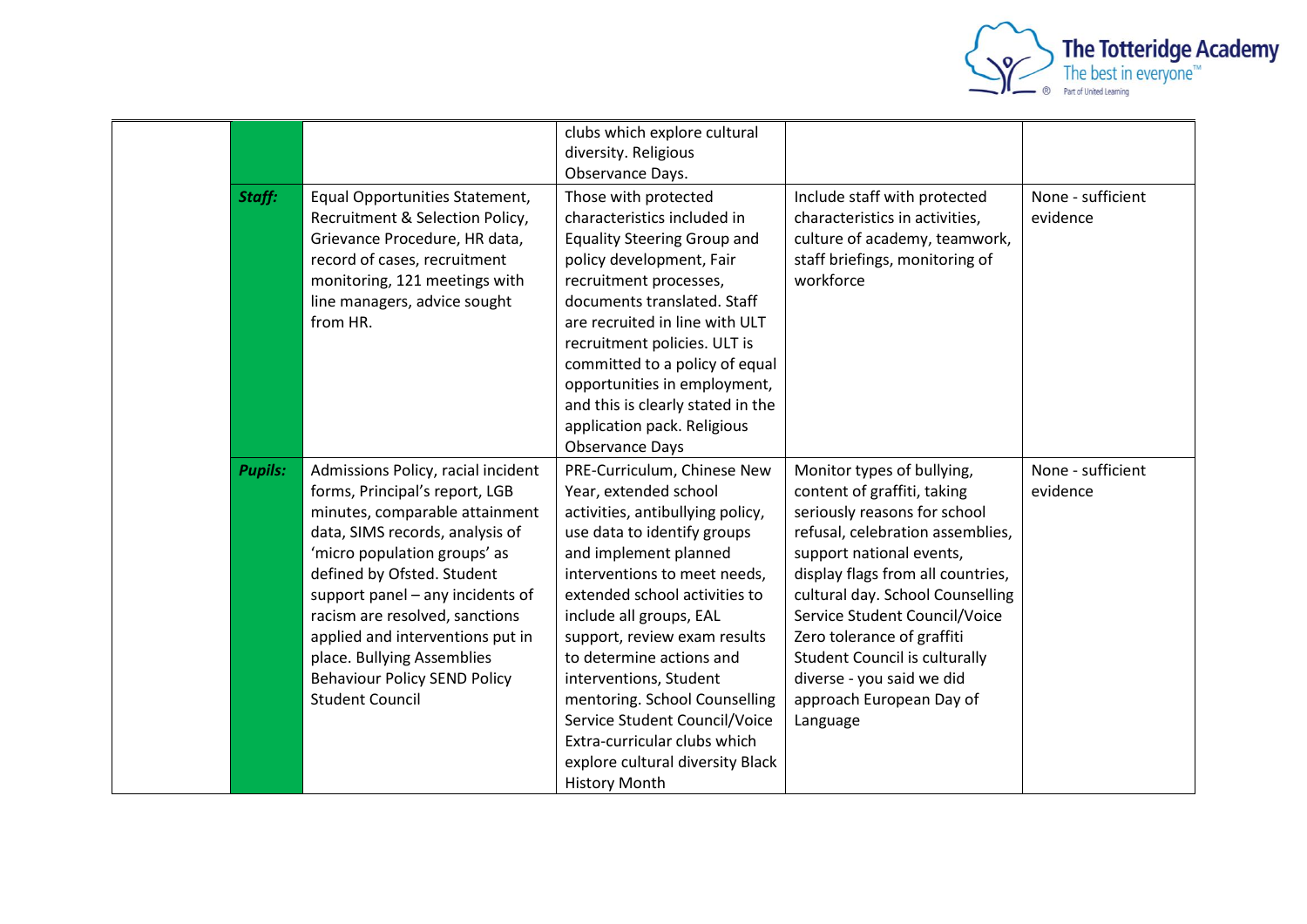

| <b>Disability</b>                         | All:           | <b>Academy Ethos Equality</b><br><b>Guidelines Community Cohesions</b><br>Policy Anti - Bullying Policy<br><b>Disability Statement Student</b><br>Services Adjustments to building<br>and facilities where possible to<br>meet student and staff needs. | <b>Inclusion Policy Equalities</b><br><b>Statement Admissions Policy</b><br><b>Students with EHC Plan</b><br>admitted across all years if<br>TTA is named.                                                                                                                                                                         | Parent Forums and<br>Newsletters. Communications<br>record with parents of children<br>with EHC Plan                                                                                                                                                                      | None - sufficient<br>evidence     |
|-------------------------------------------|----------------|---------------------------------------------------------------------------------------------------------------------------------------------------------------------------------------------------------------------------------------------------------|------------------------------------------------------------------------------------------------------------------------------------------------------------------------------------------------------------------------------------------------------------------------------------------------------------------------------------|---------------------------------------------------------------------------------------------------------------------------------------------------------------------------------------------------------------------------------------------------------------------------|-----------------------------------|
| <b>Protected</b><br><b>Characteristic</b> | Group          | What evidence do we hold that<br>we eliminate unlawful<br>discrimination, harassment and<br>victimisation?                                                                                                                                              | What evidence do we hold<br>that we advance equality of<br>opportunity with those who<br>share a protected<br>characteristic and those who<br>do not?                                                                                                                                                                              | What evidence do we hold<br>that we foster good<br>relations with people who<br>share a protected<br>characteristic and those<br>who do not?                                                                                                                              | What action do we<br>need to take |
| <b>Disability</b>                         | Staff:         | Equal Opportunities Statement,<br>Recruitment & Selection Policy,<br>Grievance Procedure, HR data,<br>recruitment and promotion data,<br>support plans and info on phased<br>returns, data on staff registered<br>disabled.                             | CPD access, dialogue with<br>unions and other forums,<br>staff welfare committee, staff<br>survey, staff counselling, fair<br>recruitment procedures.<br>Adjustments made for staff<br>with known disability. Risk<br>assessments and IMASS<br>referrals carried out where<br>need identified to inform<br>reasonable adjustments. | Fair and transparent HR<br>processes, Occupational<br>Health/IMASS screening,<br>reasonable adjustments<br>made, staff briefings. Staff<br>employed with known<br>additional needs. Work<br>experience placements<br>provided to trainees with<br>known additional needs. | None - sufficient<br>evidence     |
|                                           | <b>Pupils:</b> | SEN Policy, SEN achievement data,<br>data on disabilities and<br>adjustments made, evidence of<br>exam access, evidence from SEN<br>parent forums, student support<br>from Academy, Disability & Access                                                 | Assemblies, PRE curriculum,<br>parent's forums and<br>workshops, discussions on<br>tolerance, School Counselling<br>Service, Student<br>Council/Voice Pen pictures                                                                                                                                                                 | Supporting students with<br>disabilities, staff advised via<br>medical pen pictures,<br>strategies in place, School<br>Counselling Service, Student<br>Council/Voice. Peer                                                                                                |                                   |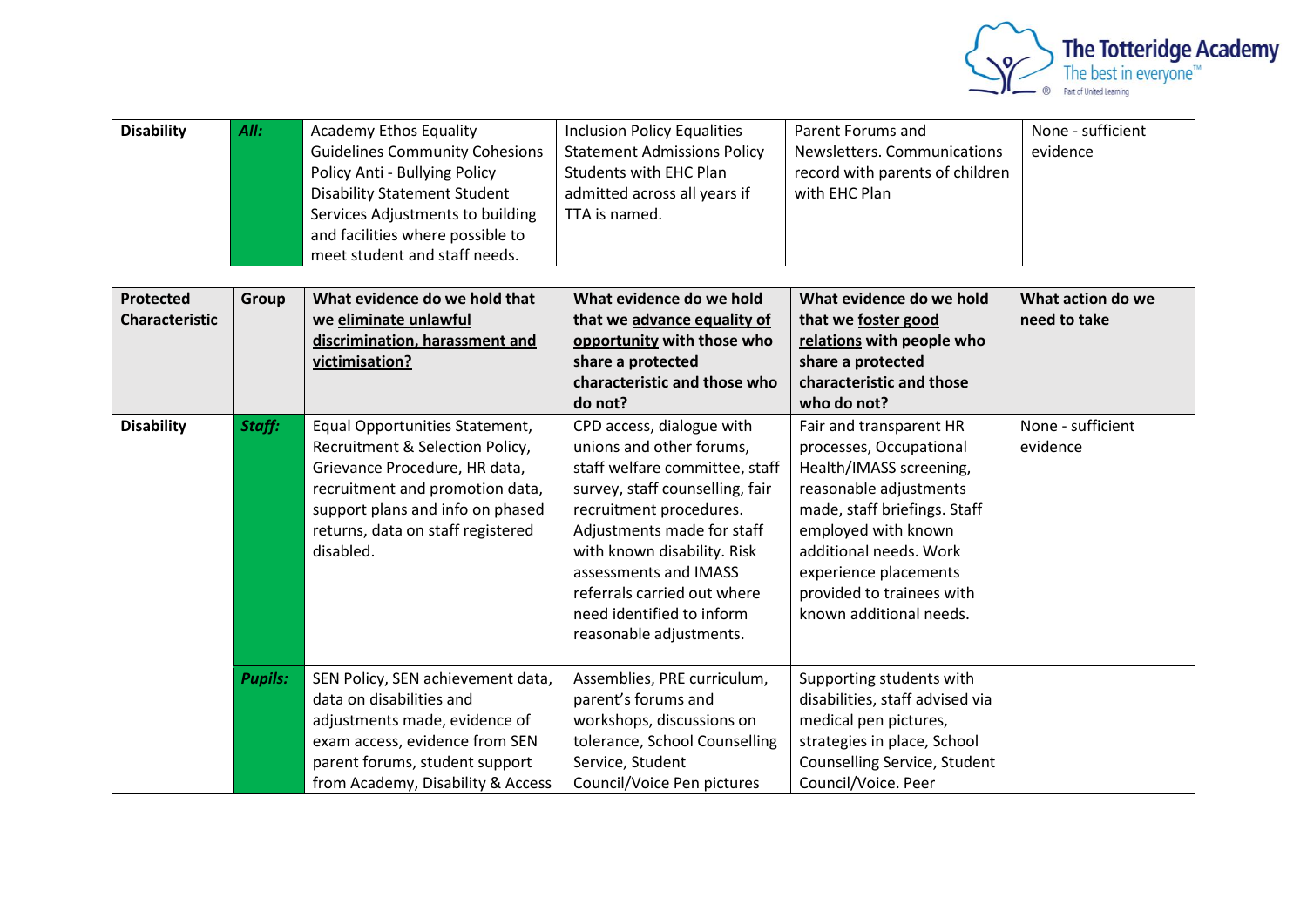

|     |                | Policy, Admissions Policy, analysis<br>of 'micro population groups' as<br>defined by Ofsted. Details of<br>students with disabilities and<br>known medical conditions<br>circulated to key staff.                                  | detail strategies for staff to<br>use in the lesson to support<br>student progress. Hard to<br>place students regularly<br>accepted at TTA Adjustments<br>such as early lunch - LSA<br>support as required for<br>students with EHC Plan<br>Familiarisation exercises for<br>students with higher level of<br>need - additional transition<br>days Evacuation processes -<br>practice sessions with staff. | mentoring and support<br>within student community -<br>students frequently work<br>together from buddy reading<br>to assembly work. LSA<br>support - personal care<br>provision.<br>Timetable planned to aid<br>transition between lessons |                               |
|-----|----------------|------------------------------------------------------------------------------------------------------------------------------------------------------------------------------------------------------------------------------------|------------------------------------------------------------------------------------------------------------------------------------------------------------------------------------------------------------------------------------------------------------------------------------------------------------------------------------------------------------------------------------------------------------|--------------------------------------------------------------------------------------------------------------------------------------------------------------------------------------------------------------------------------------------|-------------------------------|
| Sex | All:           | <b>Academy Ethos Equality</b><br>Guidelines, Admissions Policy Child<br>Protection and Safeguarding Policy<br><b>ICT Acceptable Use Policy</b>                                                                                     | <b>Equality Guidelines Inclusion</b><br><b>Policy Celebrating diversity</b>                                                                                                                                                                                                                                                                                                                                | HR policies and procedures,<br>School activities to promote<br>positive attitude to support<br>protected groups,<br>community activities,<br>celebrate diversity, provision<br>of translators.                                             | None - sufficient<br>evidence |
|     | Staff:         | Equal Opportunities Statement,<br>Recruitment & Selection Policy,<br>Grievance Procedure, HR data,<br>tribunals, 121 meetings. Equal pay<br>claims, recruitment and promotion<br>data. Child Protection and<br>safeguarding policy | CPD access, Staff survey. Data<br>of staff profile - number of<br>leadership roles across<br>academy Recruitment data                                                                                                                                                                                                                                                                                      | Fair and transparent<br>recruitment processes,<br>training availability and<br>attendance, staff briefings,<br><b>Occupational Health/IMASS</b><br>screening                                                                               | None - sufficient<br>evidence |
|     | <b>Pupils:</b> | Admissions Policy, Pupil results<br>analysis by gender which informs<br>level of intervention, evidence of<br>improvement, pupil data, incident<br>forms, LGB minutes, Arbor,                                                      | Inclusion, curriculum,<br>assemblies, behaviour policy,<br><b>School Counselling Service</b><br>(Place2Be), Student<br>Council/Voice. Personal                                                                                                                                                                                                                                                             | Curriculum, syllabus data,<br>training availability and<br>attendance, assemblies,<br><b>School Counselling Service</b><br>(Place2Be), Student                                                                                             |                               |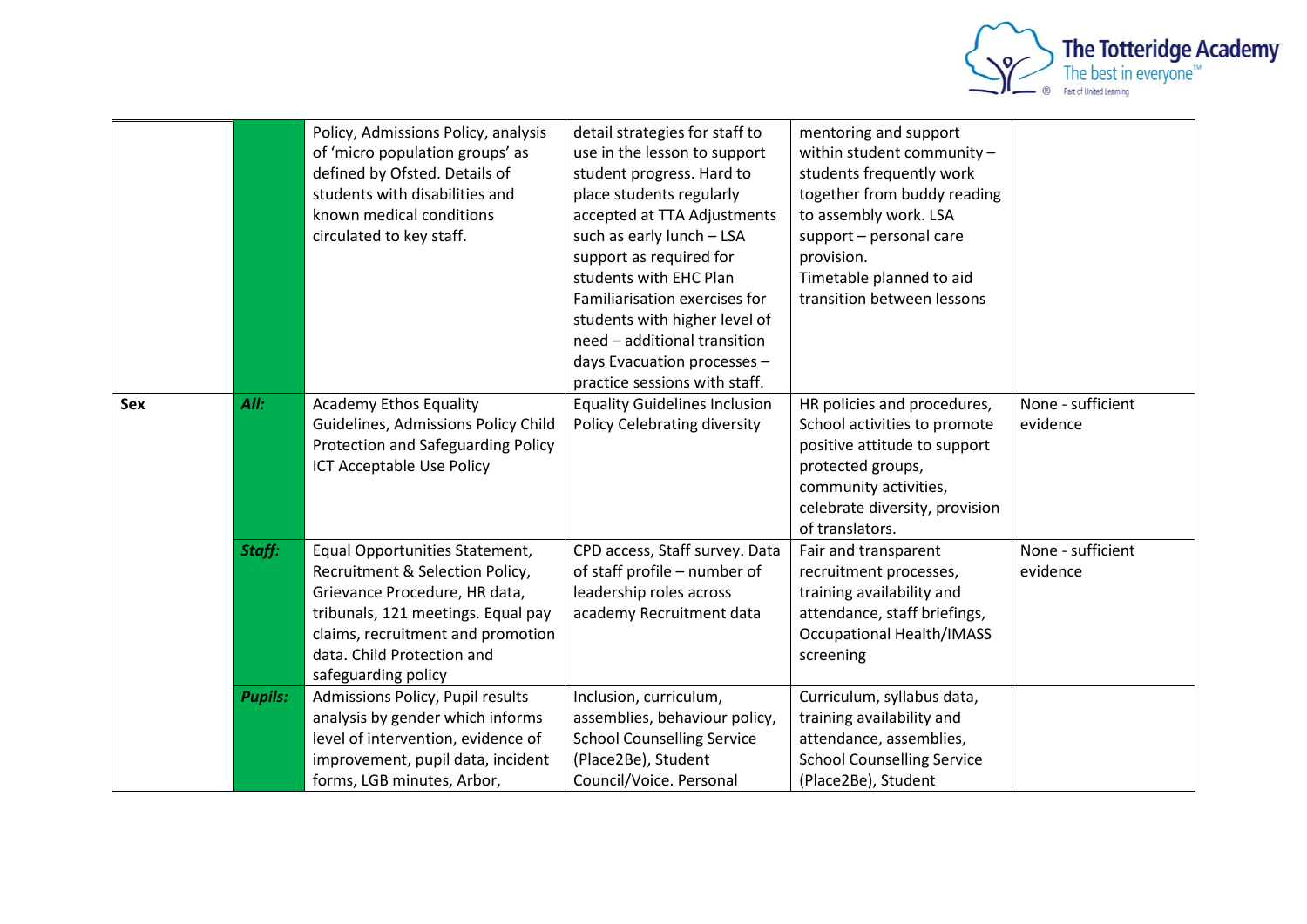

|                                    |        | Student Support Panel, tutor time,<br>analysis of 'micro population<br>groups' as defined by Ofsted.<br>School ethos and code of conduct<br>embraces and promotes cultural<br>diversity. Any sexist bullying is<br>dealt with swiftly and firmly by the<br>appropriate pastoral team | Development, Extra-<br>curricular clubs which are<br>available to all students -<br>Football, Choir, Art.                                             | Council/Voice. TTA Top 20<br>Assemblies Monitor types of<br>bullying, content of graffiti,<br>taking seriously reasons for<br>school refusal                                                                                                        |                                                                                                                                                                   |
|------------------------------------|--------|--------------------------------------------------------------------------------------------------------------------------------------------------------------------------------------------------------------------------------------------------------------------------------------|-------------------------------------------------------------------------------------------------------------------------------------------------------|-----------------------------------------------------------------------------------------------------------------------------------------------------------------------------------------------------------------------------------------------------|-------------------------------------------------------------------------------------------------------------------------------------------------------------------|
| Protected<br><b>Characteristic</b> | Group  | What evidence do we hold that<br>we eliminate unlawful<br>discrimination, harassment and<br>victimisation?                                                                                                                                                                           | What evidence do we hold<br>that we advance equality of<br>opportunity with those who<br>share a protected<br>characteristic and those who<br>do not? | What evidence do we hold<br>that we foster good<br>relations with people who<br>share a protected<br>characteristic and those<br>who do not?                                                                                                        | What action do we<br>need to take -these<br>will form your<br>objectives (see<br>overleaf)                                                                        |
| Gender<br>Reassignment             | All:   | <b>Academy Ethos Equality</b><br>Guidelines, monitoring forms and<br>surveys, Community Cohesions<br>Policy, Harassment & Bullying<br>Policy.                                                                                                                                        | Inclusions Policy. Easy access<br>to informed, relevant advice.                                                                                       | Forums and Newsletters,<br>School Counselling Service.                                                                                                                                                                                              | Promote awareness of<br>nationally recognised<br>support groups who<br>provide info to those<br>staff/students<br>identified as requiring<br>advice and guidance. |
|                                    | Staff: | Equal Opportunities Statement,<br>Recruitment & Selection Policy,<br>Grievance Procedure, recruitment<br>and promotion data for<br>transgender, policy/guidance for<br>staff transition.                                                                                             | Staff training, clear<br>recruitment processes, EAP<br>scheme.                                                                                        | Include transgender staff at<br>central head office level<br>policy/process development,<br>staff briefings. Specific issues<br>raised in school have been<br>addressed sensitively with<br>staff involved and<br>appropriate to school<br>context. | Include transgender<br>staff at central head<br>office level to inform<br>policy/process<br>development.                                                          |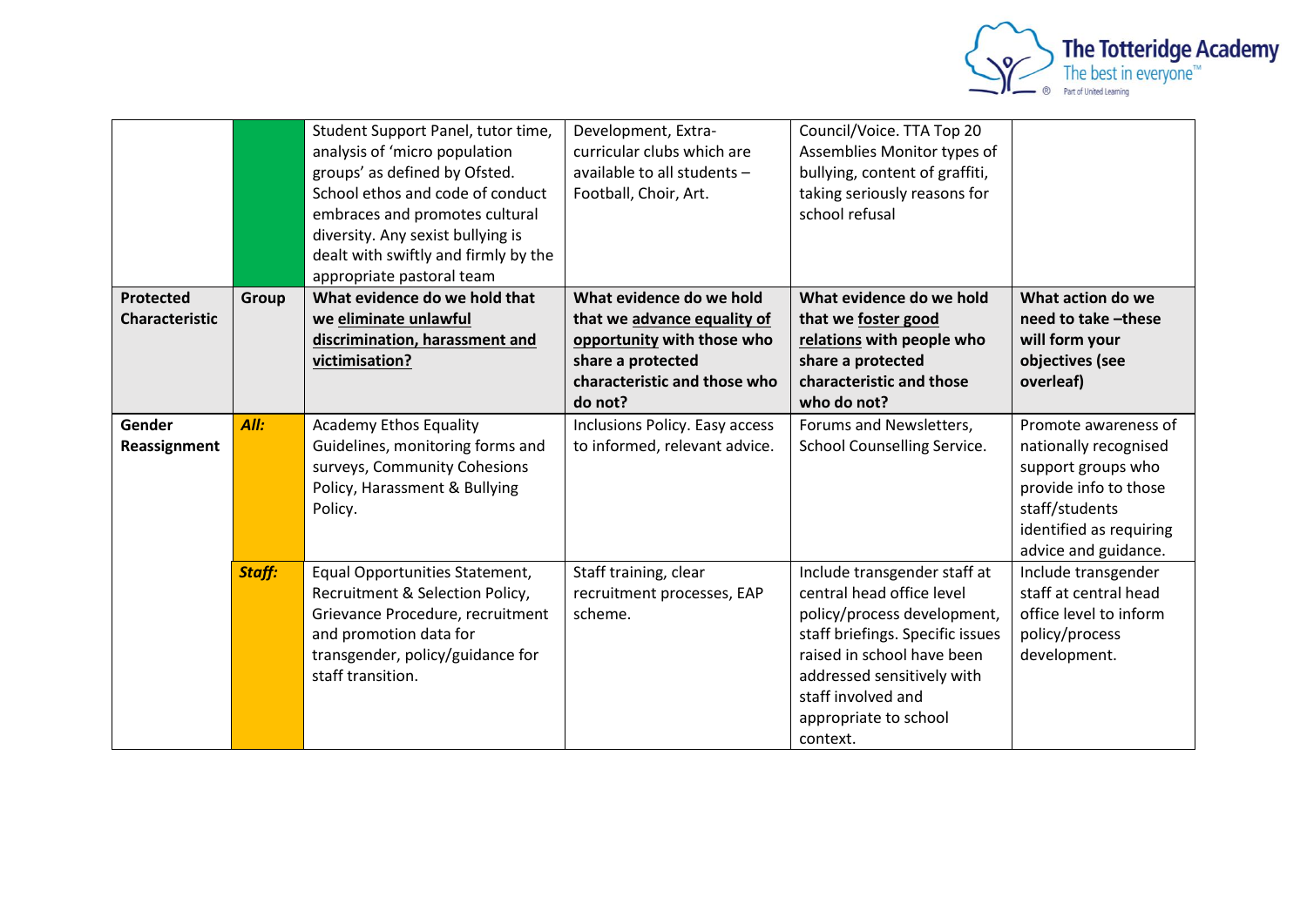

|                                 | <b>Pupils:</b> | Recording all equalities incidents<br>via Student Support Panel, incident<br>reports, LGB minutes, Principals<br>report, comparable attainment<br>data, Arbor, Student Support<br>Panels, Admissions Policy,                              | School Counselling Service,<br>Student Council/Voice,<br><b>Students Policy</b>                                                                                                                                                                                                     | Monitor type of bullying,<br>content of graffiti, taking<br>seriously the reasons for<br>school refusal and being<br>bullied if gender related,<br>assemblies to promote ethos<br>& diversity, School<br>Counselling Service, Student<br>Council/Voice. | Achievement data on<br>gender dysphonic<br>pupils, Develop<br>policy/guidance on<br>pupil transition,<br>Undertake analysis of<br>'micro population<br>groups (transgender)'<br>as defined by Ofsted.<br>Anti-bullying policy to<br>include specifically<br>transgender (see Home<br>Office booklet). |
|---------------------------------|----------------|-------------------------------------------------------------------------------------------------------------------------------------------------------------------------------------------------------------------------------------------|-------------------------------------------------------------------------------------------------------------------------------------------------------------------------------------------------------------------------------------------------------------------------------------|---------------------------------------------------------------------------------------------------------------------------------------------------------------------------------------------------------------------------------------------------------|-------------------------------------------------------------------------------------------------------------------------------------------------------------------------------------------------------------------------------------------------------------------------------------------------------|
| Pregnancy &<br><b>Maternity</b> | All:           | <b>Academy Ethos Equality</b><br>Guidelines, Harassment & Bullying<br>Policy, Community Cohesions<br>Policy.                                                                                                                              | <b>Compliance with Guidelines</b><br>and Policies, Inclusion Policy.                                                                                                                                                                                                                | On-going communication<br>and support                                                                                                                                                                                                                   | None - sufficient<br>evidence                                                                                                                                                                                                                                                                         |
|                                 | Staff:         | Equal Opportunities Statement,<br>Recruitment & Selection Policy,<br>Recruitment and promotion data,<br>rate of return post maternity<br>leave, HR policies and procedures,<br><b>Adoption Policy, Grievance</b><br>Procedure, tribunals. | Compliance with legislation,<br>maternity entitlements,<br>Flexible Working Requests /<br>adjustments made for both<br>male and female staff<br>following changes in<br>maternity/paternity leave<br>legislation. Risk assessment<br>process embedded to inform<br>any adjustments. | Celebration of pregnancies<br>and births, KIT days,<br>invitations to academy<br>events, paternity leave<br>granted, Staff Briefings.                                                                                                                   | None - sufficient<br>evidence                                                                                                                                                                                                                                                                         |
|                                 | <b>Pupils:</b> | Exclusions Policy, SEN Policy, data<br>available, tutor time/PHSCE,<br>Admissions Policy, achievement<br>data, adjustment to timetable.                                                                                                   | Adjustments to support<br>learning, liaison with other<br>agencies, flexibility over<br>curriculum and exams,<br>curriculum, results analysis                                                                                                                                       | Support network from<br>pastoral team, student<br>encouraged to maintain links<br>with school during absence<br>and kept informed of<br>student activities, on-going                                                                                    | None - sufficient<br>evidence                                                                                                                                                                                                                                                                         |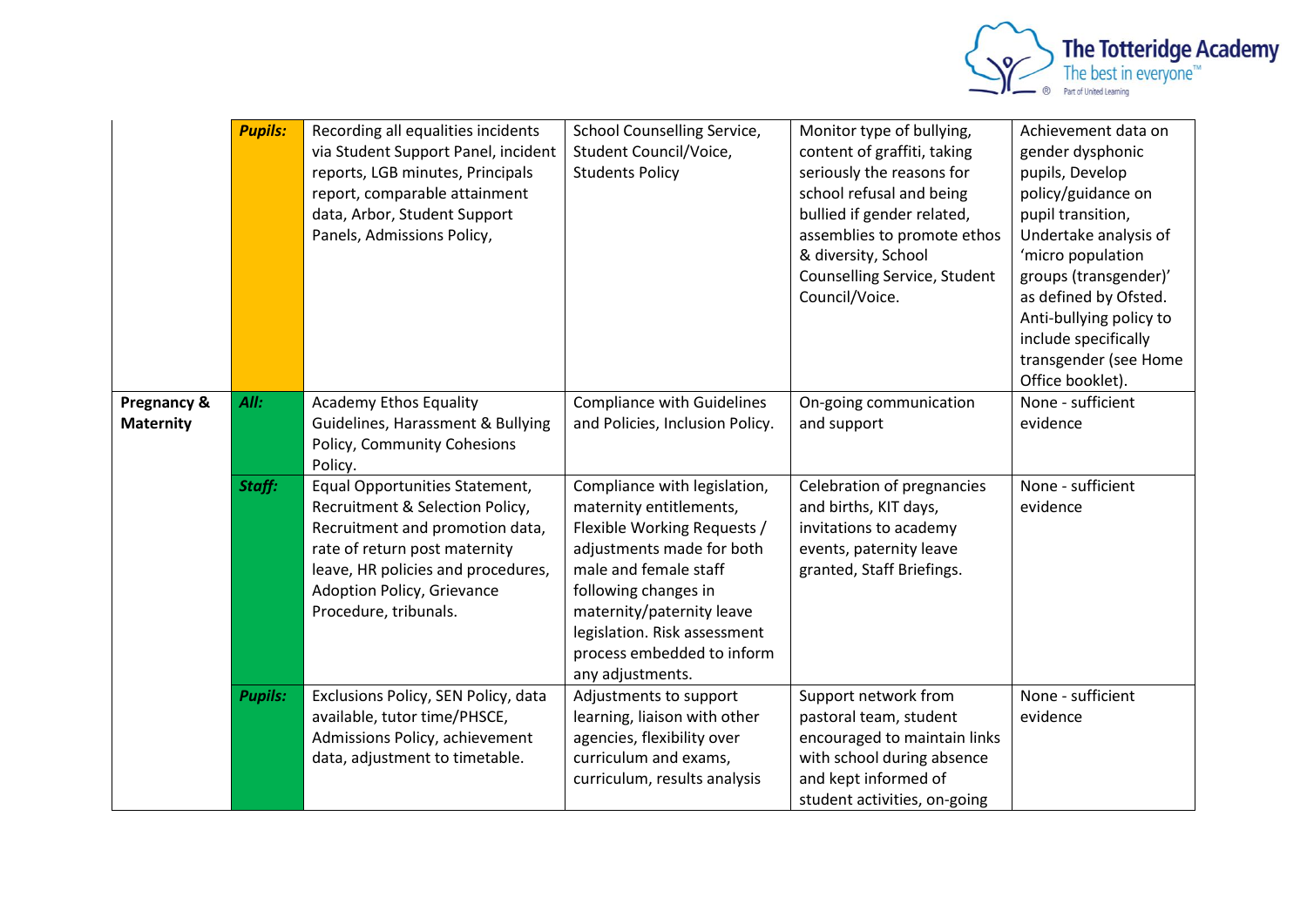

|                                    |                |                                                                                                                                                                                                                                   | <b>School Counselling Service</b><br>Student Council/Voice.                                                                                                                                                           | communication and support,<br>curriculum, liaison with<br>parents, assemblies, School<br>Counselling Service, Student<br>Council/Voice. Strong links<br>with other agencies - NHS,<br>Barnet Children's Services.                             |                                                                                            |
|------------------------------------|----------------|-----------------------------------------------------------------------------------------------------------------------------------------------------------------------------------------------------------------------------------|-----------------------------------------------------------------------------------------------------------------------------------------------------------------------------------------------------------------------|-----------------------------------------------------------------------------------------------------------------------------------------------------------------------------------------------------------------------------------------------|--------------------------------------------------------------------------------------------|
| Protected<br><b>Characteristic</b> | Group          | What evidence do we hold that<br>we eliminate unlawful<br>discrimination, harassment and<br>victimisation?                                                                                                                        | What evidence do we hold<br>that we advance equality of<br>opportunity with those who<br>share a protected<br>characteristic and those who<br>do not?                                                                 | What evidence do we hold<br>that we foster good<br>relations with people who<br>share a protected<br>characteristic and those who<br>do not?                                                                                                  | What action do we<br>need to take -these<br>will form your<br>objectives (see<br>overleaf) |
| Age                                | All:           | <b>Academy Ethos Equality</b><br>Guidelines, Harassment & Bullying<br>Policy, Community Cohesions<br>Policy                                                                                                                       | Compliance with Guidelines.<br><b>Staff Survey</b>                                                                                                                                                                    |                                                                                                                                                                                                                                               | None - sufficient<br>evidence                                                              |
|                                    | Staff:         | Equal Opportunities Statement,<br>Recruitment & Selection Policy,<br>Grievance Procedure, recruitment<br>and promotion data, age profile of<br>staff, HR policies/procedures and<br>guidance, CPD availability and<br>attendance. | Compliance with legislation.<br>Academy Data Dashboard-<br>staff profile Staff Survey                                                                                                                                 | All events inclusive, CPD<br>inclusive of all age ranges,<br>community volunteers, guest<br>speakers. Staff Survey                                                                                                                            | None - sufficient<br>evidence                                                              |
|                                    | <b>Pupils:</b> | Tutor time, pupil curriculum<br>designed to be appropriate for age<br>range.                                                                                                                                                      | <b>School Counselling Service,</b><br>Student Council/Voice.<br>Transition process into year 7<br>well embedded with feeder<br>schools Data collected at<br>transition evenings from<br>parents and carers is used to | All events inclusive, school<br>work experience, curriculum<br>progression, guest speakers,<br>assemblies, School<br>Counselling Service, Student<br>Council/Voice. School council<br>represented by all year<br>groups. Access to activities | None - sufficient<br>evidence                                                              |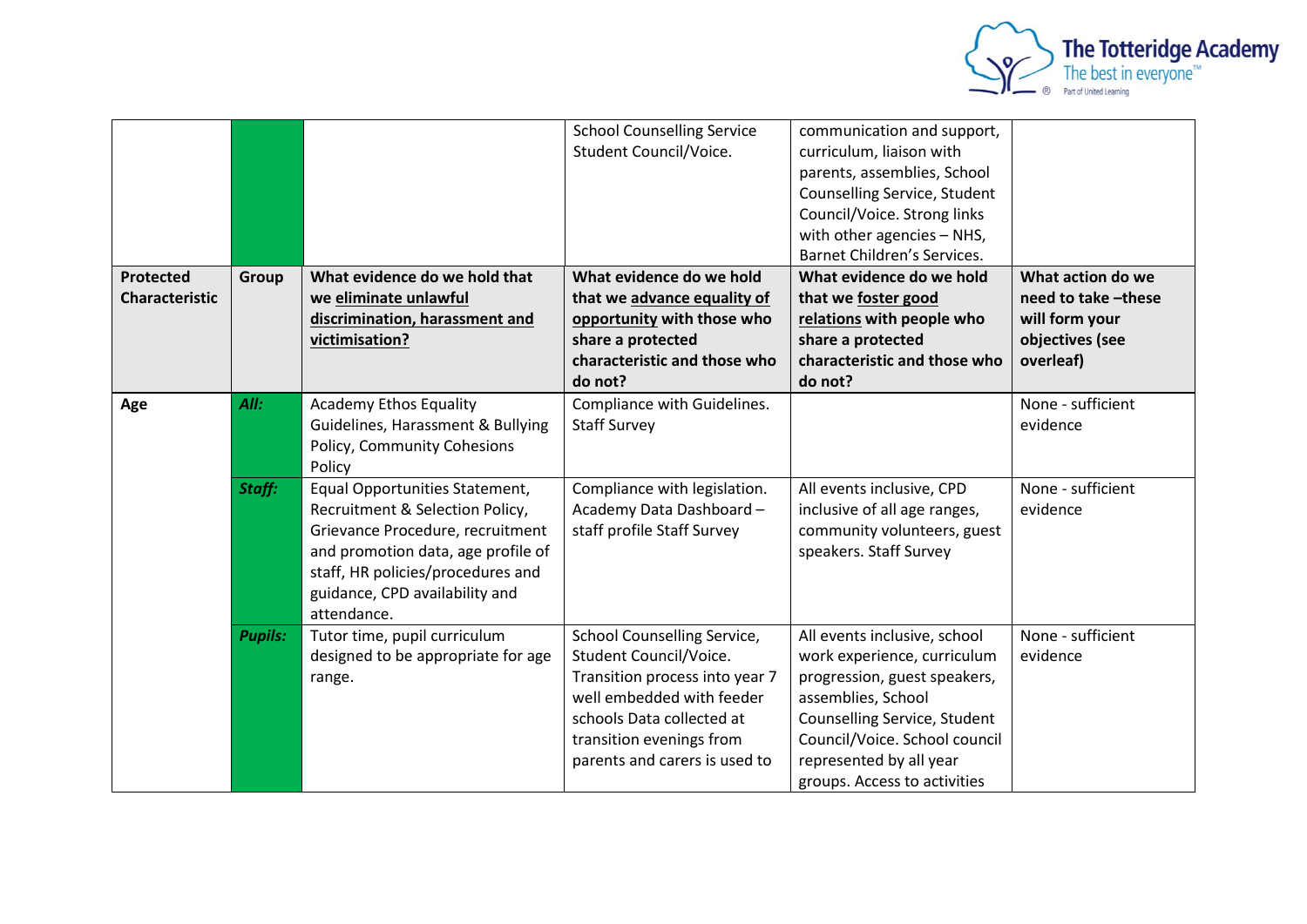

|                       |                |                                     | inform support and               | and performances open to all   |                    |
|-----------------------|----------------|-------------------------------------|----------------------------------|--------------------------------|--------------------|
|                       |                |                                     | intervention for new students    | age groups. Transition         |                    |
|                       |                |                                     |                                  | summer school for year 6       |                    |
|                       |                |                                     |                                  | students to support move       |                    |
|                       |                |                                     |                                  | into academy. Prefect          |                    |
|                       |                |                                     |                                  | system in operation in year    |                    |
|                       |                |                                     |                                  | 11 Student Panels for          |                    |
|                       |                |                                     |                                  | recruitment                    |                    |
| <b>Religion and</b>   | All:           | <b>Academy Ethos Equality</b>       | Inclusion Policy, Faith Room     | Community Involvement.         | None - sufficient  |
| <b>Belief</b>         |                | Guidelines, Harassment & Bullying   | and Quiet Room available,        |                                | evidence           |
|                       |                | Policy                              | time off for religious           |                                |                    |
|                       |                |                                     | observation.                     |                                |                    |
|                       | Staff:         | Equal Opportunities Statement,      | Fair recruitment processes,      | Assemblies, awareness and      | None - sufficient  |
|                       |                | Recruitment & Selection Policy,     | documents translated,            | community involvement,         | evidence           |
|                       |                | Grievance Procedure, recruitment    | adapted facilities for washing,  | Prayer Room available, time    |                    |
|                       |                | and promotion data, 121 meetings    | Faith Room available, fair       | off for religious observation, |                    |
|                       |                | with line managers.                 | recruitment processes.           | staff briefings, school's      |                    |
|                       |                |                                     |                                  | calendar adapted to meet       |                    |
|                       |                |                                     |                                  | the needs of majority          |                    |
|                       |                |                                     |                                  | religious group, Academy       |                    |
|                       |                |                                     |                                  | <b>Vision Statement.</b>       |                    |
| Protected             | Group          | What evidence do we hold that       | What evidence do we hold         | What evidence do we hold       | What action do we  |
| <b>Characteristic</b> |                | we eliminate unlawful               | that we advance equality of      | that we foster good            | need to take-these |
|                       |                | discrimination, harassment and      | opportunity with those who       | relations with people who      | will form your     |
|                       |                | victimisation?                      | share a protected                | share a protected              | objectives (see    |
|                       |                |                                     | characteristic and those who     | characteristic and those who   | overleaf)          |
|                       |                |                                     | do not?                          | do not?                        |                    |
| <b>Religion &amp;</b> | <b>Pupils:</b> | Group Equal Opportunities Student   | PRE curriculum this year has     | Students provided with time    | None - sufficient  |
| <b>Belief</b>         |                | <b>Statement Admissions Policy,</b> | explored issues of difference.   | and space to observe,          | evidence           |
|                       |                | Tutor time PSHCE Inclusion Policy   | All of the 6 major religions are | assemblies, community          |                    |
|                       |                | Broad curriculum offered across     | covered in KS3. Barnet is one    | involvement, Faith room.       |                    |
|                       |                | KS3/4                               | of the most diverse boroughs     | Students encouraged to         |                    |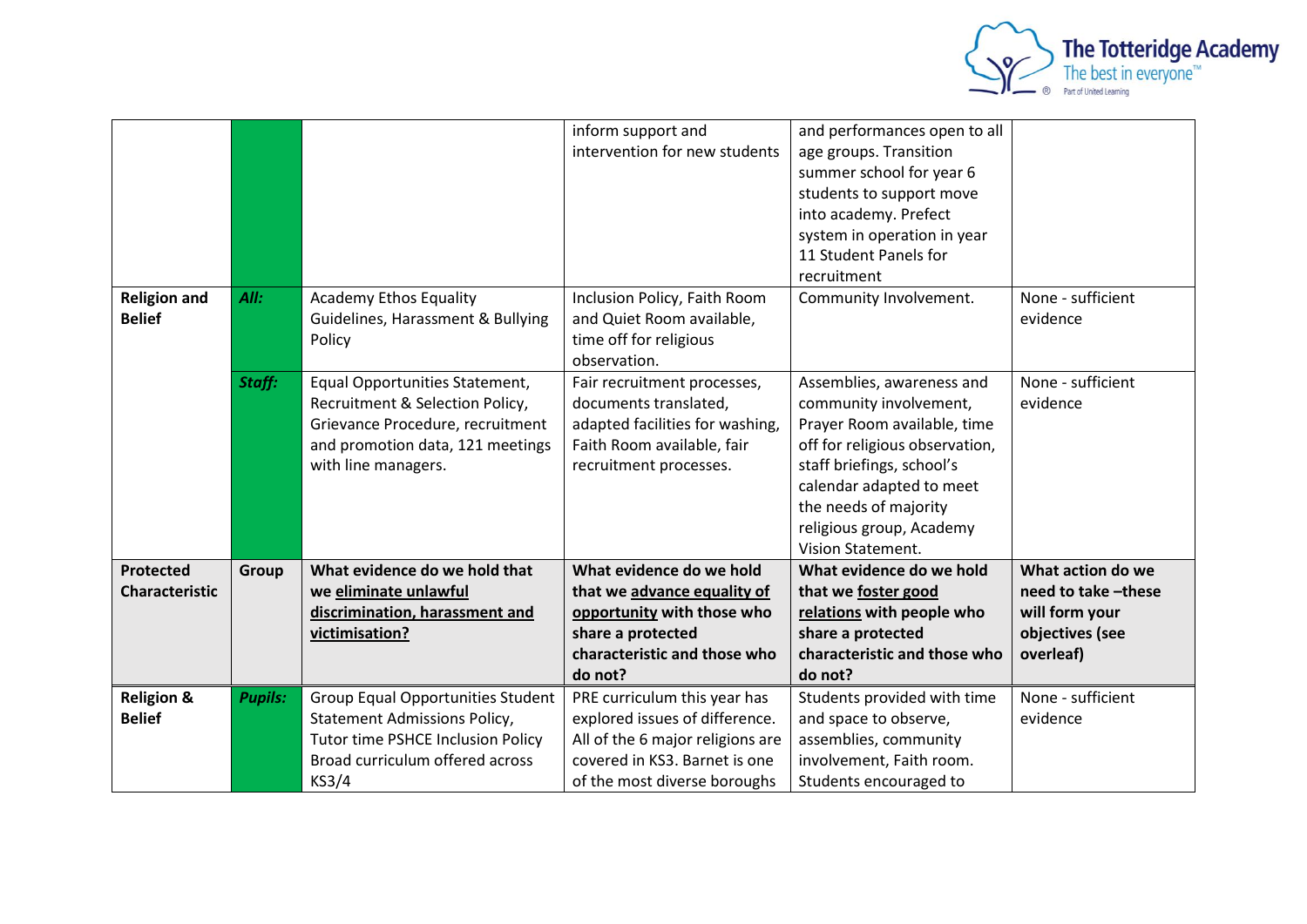

|                    |        |                                           | in the Country and our              | share their religious practices |                   |
|--------------------|--------|-------------------------------------------|-------------------------------------|---------------------------------|-------------------|
|                    |        |                                           | curriculum reflects this. The       | in a classroom setting. Time    |                   |
|                    |        |                                           | PRE curriculum is inclusive of      | off for religious observation,  |                   |
|                    |        |                                           | the ever growing rise of such       | School Counselling Service,     |                   |
|                    |        |                                           | belief systems such as              | Student Council/Voice,          |                   |
|                    |        |                                           | Humanism. Academy uses              | School calendar adapted to      |                   |
|                    |        |                                           | data to identify groups and         | meet the needs of majority      |                   |
|                    |        |                                           | implement interventions,            | religious group. School         |                   |
|                    |        |                                           | extended school activities for      | uniform is designed to meet     |                   |
|                    |        |                                           | all, School Counselling             | the diversity of the school     |                   |
|                    |        |                                           | Service, Student                    | community - for example         |                   |
|                    |        |                                           | Council/Voice Ramadan               | head scarfs and long skirts     |                   |
|                    |        |                                           | acknowledged and                    | can be worn. Friday Prayer      |                   |
|                    |        |                                           | adjustments made to                 | Displays in faith areas         |                   |
|                    |        |                                           | activities where appropriate.       | reflecting different aspects of |                   |
|                    |        |                                           | <b>Presentations from Holocaust</b> | faith.                          |                   |
|                    |        |                                           | Survivor and a Muslim               |                                 |                   |
|                    |        |                                           | survivor of 7/7. Menu               |                                 |                   |
|                    |        |                                           | appropriate for all cultures        |                                 |                   |
| <b>Sexual</b>      | All:   | <b>Academy Ethos Equality</b>             | Inclusion Policy.                   | Absence of grievances/          | None - sufficient |
| <b>Orientation</b> |        | Guidelines, Community Cohesion            | Pride Week                          | incidents relating to sexual    | evidence          |
|                    |        | Policy, Harassment & Bullying             |                                     | orientation                     |                   |
|                    |        | Policy. Anti-racism policy EAL            |                                     |                                 |                   |
|                    |        | <b>Policy Community Cohesion Policy</b>   |                                     |                                 |                   |
|                    |        | <b>Inclusion Policy Equal</b>             |                                     |                                 |                   |
|                    |        | <b>Opportunities Policy Race Equality</b> |                                     |                                 |                   |
|                    |        | Policy School ethos and code of           |                                     |                                 |                   |
|                    |        | conduct embraces and promotes             |                                     |                                 |                   |
|                    |        | diversity.                                |                                     |                                 |                   |
|                    | Staff: | Equal Opportunities Statement,            | Fair recruitment processes,         | Staff briefings, PDD, 121's,    | None - sufficient |
|                    |        | Recruitment & Selection Policy,           | engage staff in policy              | assemblies.                     | evidence          |
|                    |        | Grievance Procedure, HR data, 121         | development                         |                                 |                   |
|                    |        |                                           |                                     |                                 |                   |
|                    |        | meetings, recruitment data, and           |                                     |                                 |                   |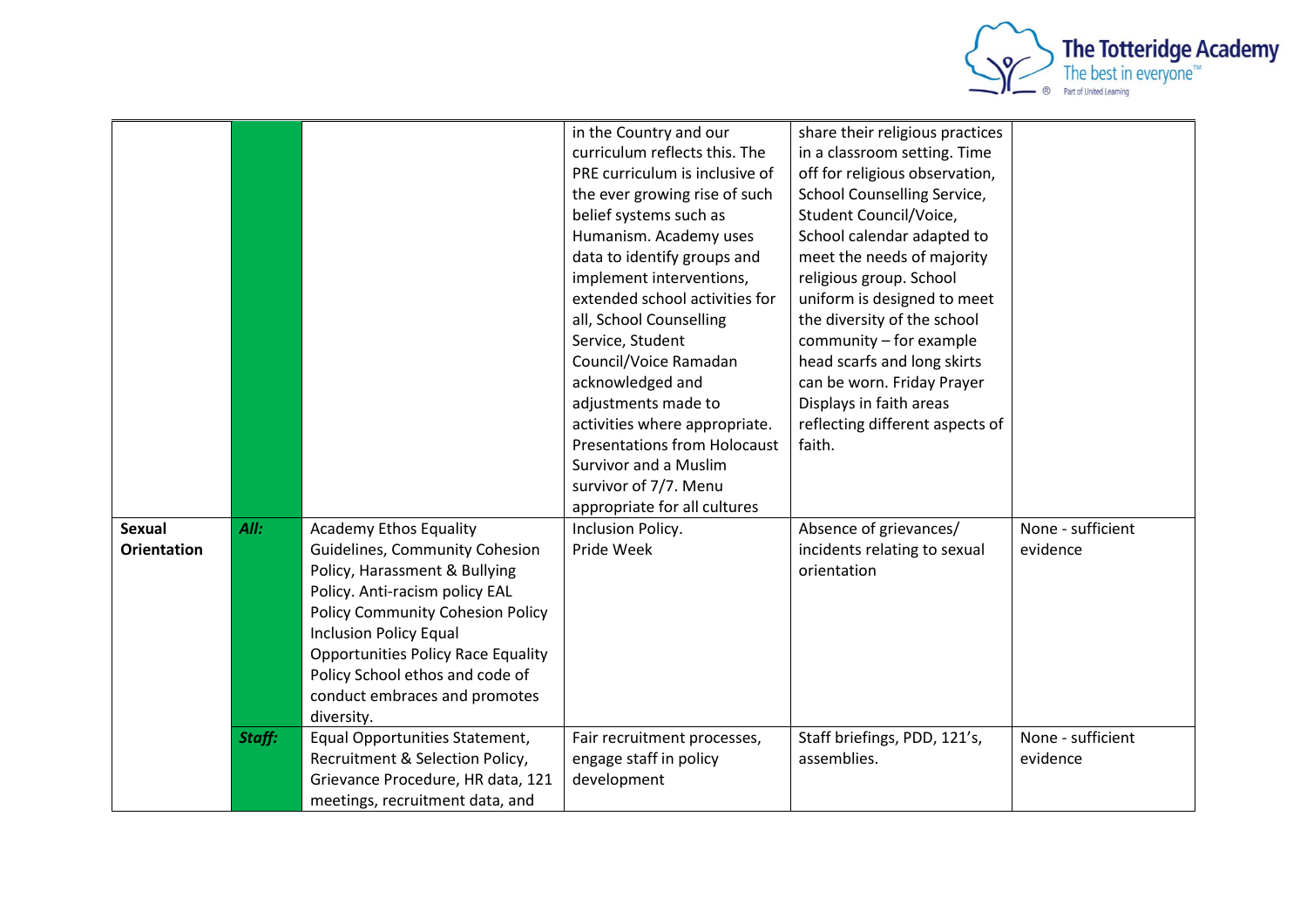

|                | grievance outcomes.                 |                                   |                               |                   |
|----------------|-------------------------------------|-----------------------------------|-------------------------------|-------------------|
|                | <b>Whistleblowing Policy</b>        |                                   |                               |                   |
| <b>Pupils:</b> | Admissions Policy, Pupil results,   | nclusion Policy. PSHCE            | Team work, any needs          | None - sufficient |
|                | evidence of improvement, pupil      | Curriculum, extended school       | identified and strategies put | evidence          |
|                | data, incident forms, LGB minutes,  | activities, anti-bullying policy, | in place to support students, |                   |
|                | SIMS, Student Support Panel, tutor  | use data wherever possible to     | assemblies/ guest speakers,   |                   |
|                | time, analysis of 'micro population | identify students and             | School Counselling Service,   |                   |
|                | groups' as defined by Ofsted.       | implement planned                 | Student Council/Voice.        |                   |
|                | School ethos and code of conduct    | interventions to meet needs,      |                               |                   |
|                | embraces and promotes cultural      | Student mentoring. School         |                               |                   |
|                | diversity. Any bullying related to  | Counselling Service, Student      |                               |                   |
|                | sexual orientation is dealt with    | Council/Voice. Student            |                               |                   |
|                | swiftly and firmly by the           | Support Services will work        |                               |                   |
|                | appropriate pastoral team           | with external agencies where      |                               |                   |
|                |                                     | appropriate and tailor            |                               |                   |
|                |                                     | support to students requiring     |                               |                   |
|                |                                     | additional interventions.         |                               |                   |
|                |                                     | Interrogate micro populations     |                               |                   |
|                |                                     | assessments, progress and         |                               |                   |
|                |                                     | exam results to determine         |                               |                   |
|                |                                     | actions and interventions for     |                               |                   |
|                |                                     | the future. Detailed strategies   |                               |                   |
|                |                                     | for staff to use in the lesson    |                               |                   |
|                |                                     | to support SEN student            |                               |                   |
|                |                                     | progress. Hard to place           |                               |                   |
|                |                                     | students regularly accepted       |                               |                   |
|                |                                     | at TTA.                           |                               |                   |
|                |                                     |                                   |                               |                   |